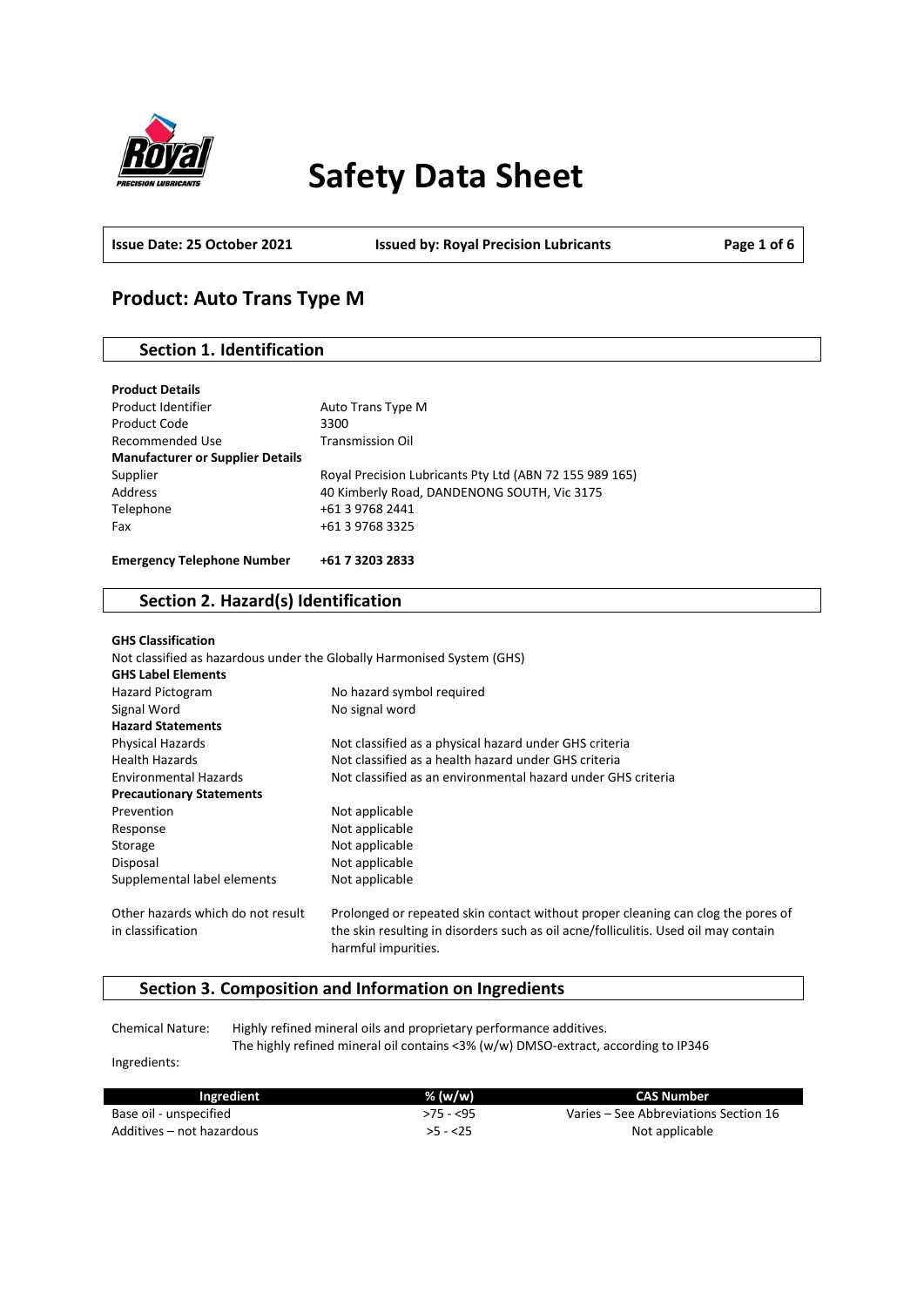There are no additional ingredients present which, within the current knowledge of the supplier and in the concentrations applicable, are classified as hazardous to health or the environment and hence require reporting in this section.

| <b>Section 4. First-aid measures</b>                            |                                                                                                                                                                   |
|-----------------------------------------------------------------|-------------------------------------------------------------------------------------------------------------------------------------------------------------------|
|                                                                 |                                                                                                                                                                   |
| Eye contact:                                                    | Flush eye with copious quantities of water.                                                                                                                       |
|                                                                 | If persistent irritation occurs, obtain medical attention.                                                                                                        |
| Inhalation:                                                     | No treatment necessary under normal conditions of use.                                                                                                            |
|                                                                 | If symptoms persist, obtain medical attention.                                                                                                                    |
| Skin contact:                                                   | Remove contaminated clothing. Flush exposed area with water and follow by<br>washing with soap if available.                                                      |
|                                                                 | If persistent irritation occurs, obtain medical attention.                                                                                                        |
| If swallowed:                                                   | In general no treatment is necessary unless large quantities are swallowed. Do<br>not induce vomiting and obtain medical advice.                                  |
| Most important symptoms and<br>effects, both acute and delayed: | Oil acne/folliculitis signs and symptoms may include formation of black pustules<br>and spots on the skin of exposed areas.                                       |
|                                                                 | Swallowing may result in nausea, vomiting and/or diarrhoea.                                                                                                       |
| <b>Protection of first-aiders:</b>                              | When administering first aid, ensure that you are wearing the appropriate<br>personal protective equipment according to the incident, injury and<br>surroundings. |
| Notes to physician:                                             | Treat symptomatically.                                                                                                                                            |

# **Section 5. Fire-fighting measures**

| Suitable extinguishing equipment:                                 | Foam, water spray or fog. Dry chemical powder, carbon dioxide, sand or earth<br>may be used for small fires only.                                                                                                                                                                                              |
|-------------------------------------------------------------------|----------------------------------------------------------------------------------------------------------------------------------------------------------------------------------------------------------------------------------------------------------------------------------------------------------------|
|                                                                   | Do not use water in a jet.                                                                                                                                                                                                                                                                                     |
| Specific hazards during firefighting:                             | Combustible liquid. In a fire, or if heated, a pressure increase will occur and the<br>container may burst with the risk of a subsequent explosion.<br>May produce toxic fumes if burning including possibly carbon monoxide,<br>airborne solid and liquid particulates and gases and unidentified organic and |
|                                                                   | inorganic compounds.                                                                                                                                                                                                                                                                                           |
| Special protective equipment and<br>precautions for firefighters: | Proper protective equipment including chemical resistant gloves are to be<br>worn; chemical resistant suit is indicated if large contact with spilled product is<br>expected. Positive pressure Self-Contained Breathing Apparatus and full turn<br>out gear should be worn.                                   |
| <b>HazChem Code:</b>                                              | None                                                                                                                                                                                                                                                                                                           |

### **Section 6. Accidental release measures**

| Personal precautions, protective<br>equipment and emergency procedures: | Avoid contact with skin and eyes, use appropriate personal protective<br>equipment. Evacuate surrounding areas if necessary. Remove all ignition<br>sources.                                                                                                                                                |
|-------------------------------------------------------------------------|-------------------------------------------------------------------------------------------------------------------------------------------------------------------------------------------------------------------------------------------------------------------------------------------------------------|
| <b>Environmental precautions:</b>                                       | Stop leak if without risk. Use appropriate containment to avoid<br>environmental contamination. Prevent from spreading or entering drains,<br>ditches or rivers by using sand, earth or other appropriate barriers.<br>Local authorities should be advised if significant spillages cannot be<br>contained. |
| <b>Methods and materials for containment</b><br>and cleaning up:        | Slippery when spilt. Avoid accidents, clean up immediately.<br>Reclaim liquid directly or in an absorbent.<br>Soak up residue with an absorbent such as clay, sand or other suitable<br>material and dispose of properly.                                                                                   |

# **Section 7. Handling and storage**

| <b>Precautions for safe handling:</b> | Use in a well ventilated area.                                        |
|---------------------------------------|-----------------------------------------------------------------------|
|                                       | Wear appropriate protective equipment (See Section 8) and clothing to |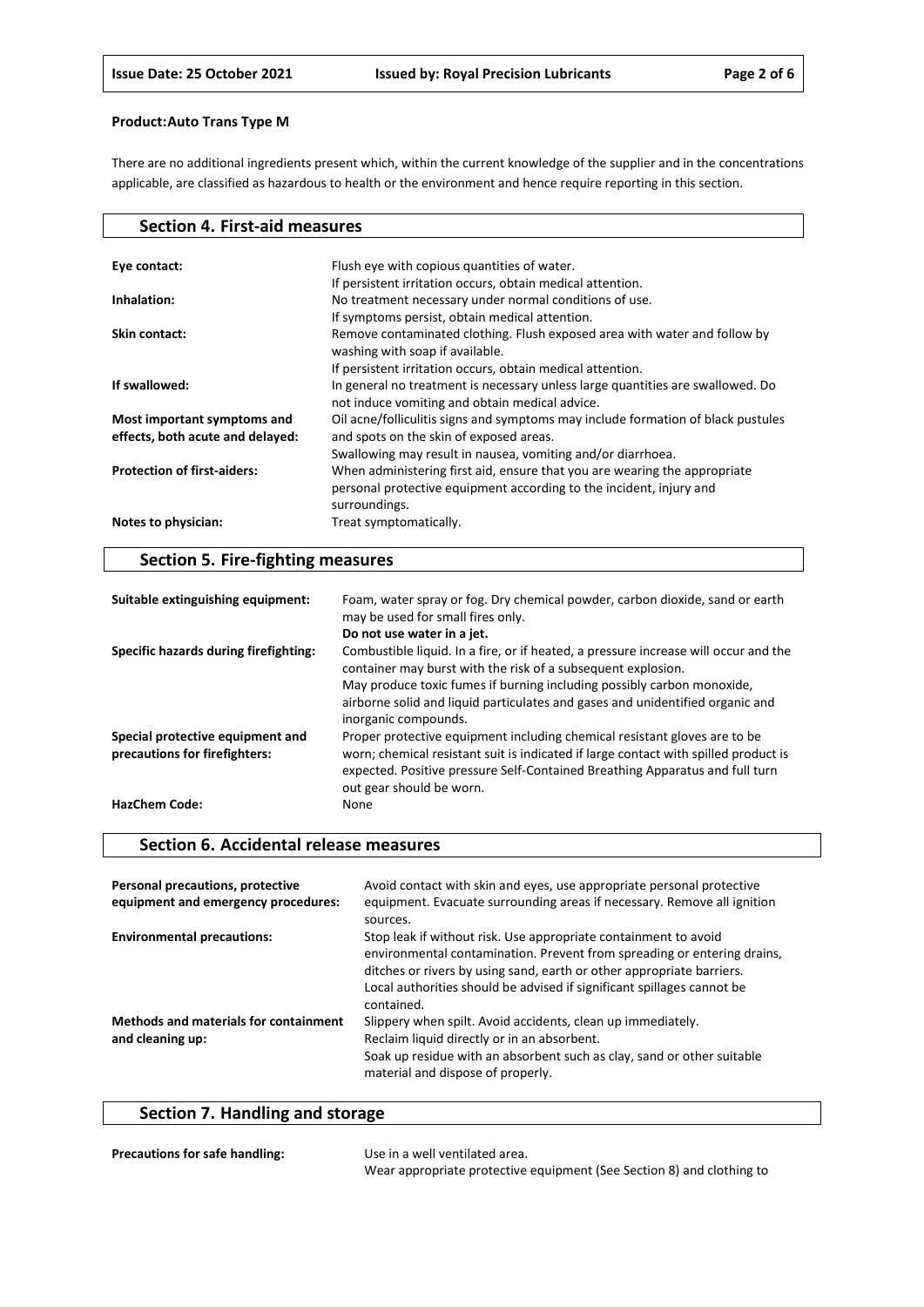|                                                                  | avoid inhalation of fumes or mist and contact with skin and eyes.                                                                                                                                               |
|------------------------------------------------------------------|-----------------------------------------------------------------------------------------------------------------------------------------------------------------------------------------------------------------|
|                                                                  | Containers not in use should be closed.                                                                                                                                                                         |
|                                                                  | Do not smoke.                                                                                                                                                                                                   |
|                                                                  | Always wash hands after handling and prior to eating, drinking, smoking or<br>using the toilet.                                                                                                                 |
| Conditions for safe storage, including<br>any incompatibilities: | Classified as a Class C2 (COMBUSTIBLE LIQUID) for the purposes of storage<br>and handling.                                                                                                                      |
|                                                                  | Store in a cool, well ventilated area away from heat and other sources of<br>ignition, oxidising agents, foodstuffs, and out of direct sunlight.<br>Keep containers securely sealed and protect against damage. |

# **Section 8. Exposure controls and personal protection**

| <b>National Exposure Standards:</b>  | No exposure standard has been established, however, the TWA National<br>Occupational Health and Safety Commission (NOHSC) exposure standard for oil mist<br>is 5 $mg/m3$ . As with all chemicals, exposure should be kept to the lowest possible<br>level. |
|--------------------------------------|------------------------------------------------------------------------------------------------------------------------------------------------------------------------------------------------------------------------------------------------------------|
| <b>Biological limit values:</b>      | Not available                                                                                                                                                                                                                                              |
| <b>Engineering Controls:</b>         | Ventilation - Use in well ventilated areas. Where ventilation is inadequate, a local<br>exhaust ventilation system is required.                                                                                                                            |
| <b>Personal Protective Equipment</b> |                                                                                                                                                                                                                                                            |
| <b>Respiratory Protection:</b>       | Normally not required, however if mists or vapours are generated in a poorly<br>ventilated area an approved respirator with a replaceable vapour/mist filter is<br>recommended.                                                                            |
| <b>Eve Protection:</b>               | Safety glasses with side shields, goggles or full face mask as appropriate. Individual<br>circumstances will dictate the final choice of protection.                                                                                                       |
| Skin / Body Protection:              | Always wear long sleeves and long trousers or coveralls, and enclosed footwear or<br>safety boots when handling this product. It is recommended that chemical resistant<br>gloves (e.g. PVC) be worn when handling this product.                           |

## **Section 9. Physical and Chemical Properties**

| Not available      |
|--------------------|
| Not available      |
| Not available      |
|                    |
| Not applicable     |
|                    |
|                    |
|                    |
|                    |
| Combustible Liquid |
| Not available      |
| Not available      |
|                    |

# **Section 10. Stability and Reactivity**

| Reactivity:                                        | No specific test data available for this product. Refer to Conditions to avoid and<br>Incompatible materials for additional information. |
|----------------------------------------------------|------------------------------------------------------------------------------------------------------------------------------------------|
| <b>Chemical stability:</b>                         | Stable under normal conditions of storage and handling.                                                                                  |
| <b>Possibility of hazardous</b><br>reactions:      | Reacts with strong oxidising agents.                                                                                                     |
| <b>Conditions to avoid:</b>                        | Heat, direct sunlight, open flames or other sources of ignition.                                                                         |
| <b>Incompatible Materials:</b>                     | Strong oxidizing agents.                                                                                                                 |
| <b>Hazardous Decomposition</b><br><b>Products:</b> | Under normal conditions of storage and use hazardous decomposition products are not<br>expected to be produced.                          |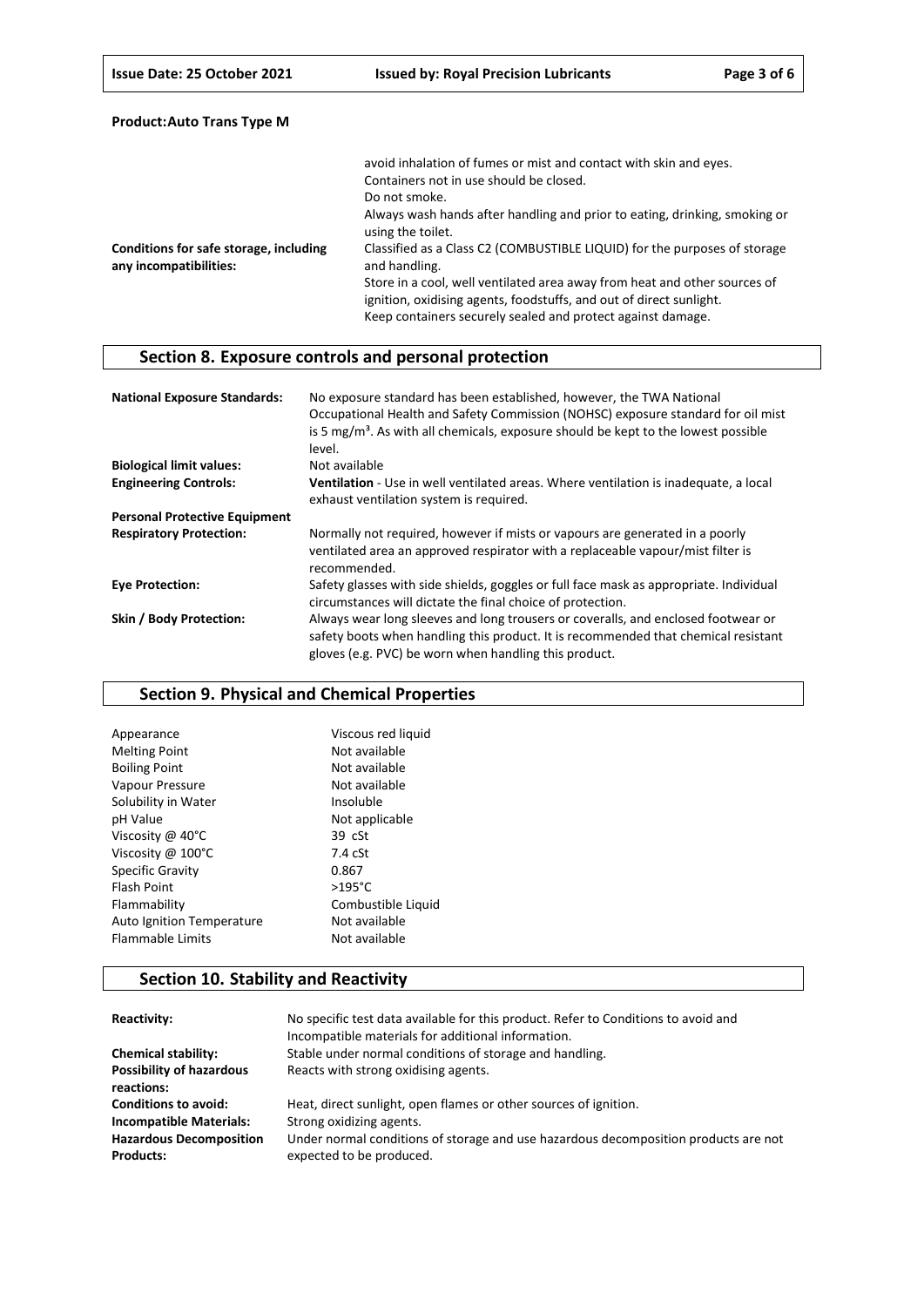### **Section 11. Toxicological information**

Information given is based on data on the components and the toxicology of similar products. Unless indicated otherwise, the data presented is representative of the product as a whole, rather than for the individual component(s). Skin and eye contact are the primary routes of exposure although exposure may occur following accidental swallowing.

| <b>Acute toxicity</b>                | Acute oral toxicity: LD50 rat: >5,000 mg/kg. Expected to be of low toxicity.<br>Acute inhalation toxicity: Not considered to be an inhalation hazard under normal<br>conditions of use.                                                                                                                           |
|--------------------------------------|-------------------------------------------------------------------------------------------------------------------------------------------------------------------------------------------------------------------------------------------------------------------------------------------------------------------|
|                                      | Acute dermal toxicity: LD50 rabbit: >5,000 mg/kg. Expected to be of low toxicity.                                                                                                                                                                                                                                 |
| Skin corrosion/irritation            | Expected to be slightly irritating. Prolonged or repeated skin contact without proper<br>cleaning can clog the pores of the skin resulting in disorders such as oil acne/folliculitis.                                                                                                                            |
| Serious eye damage/eye<br>irritation | Expected to be slightly irritating                                                                                                                                                                                                                                                                                |
| Respiratory or skin<br>sensitisation | Not expected to be a skin sensitiser.                                                                                                                                                                                                                                                                             |
| <b>Germ cell mutagenicity</b>        | Not considered a mutagenic hazard.                                                                                                                                                                                                                                                                                |
| Carcinogenicity                      | Not expected to be carcinogenic.                                                                                                                                                                                                                                                                                  |
|                                      | Product contains mineral oils of types shown to be non-carcinogenic in animal skin-<br>painting studies. Highly refined mineral oils are not classified as carcinogenic by the<br>International Agency for Research on Cancer (IARC).                                                                             |
| <b>Reproductive toxicity</b>         | Not expected to impair fertility. Not expected to be developmental toxicant.                                                                                                                                                                                                                                      |
| STOT - single exposure               | Not expected to be a hazard.                                                                                                                                                                                                                                                                                      |
| STOT – repeated exposure             | Not expected to be a hazard.                                                                                                                                                                                                                                                                                      |
| <b>Aspiration toxicity</b>           | Not considered an aspiration hazard.                                                                                                                                                                                                                                                                              |
| <b>Further information</b>           | <b>USED</b> oils may contain harmful impurities that have accumulated during use. The<br>concentration of such impurities will depend on use and they may present risks to health<br>and the environment on disposal. ALL used oil should be handled with caution and skin<br>contact avoided as far as possible. |

## **Section 12. Ecological information**

Eco toxicological data has not been determined specifically for this product. Information given is based on a knowledge of the components and the ecotoxicology of similar products. Unless indicated otherwise, the data presented is representative of the product as a whole, rather than for individual component(s).

#### **Ecotoxicity**

| Toxicity to fish (Acute toxicity)           | Expected to be practically non-toxic.                                         |
|---------------------------------------------|-------------------------------------------------------------------------------|
| Toxicity to crustacean (Acute toxicity)     | Expected to be practically non-toxic.                                         |
| Toxicity to algae/aquatic plants (Acute     | Expected to be practically non-toxic.                                         |
| toxicity)                                   |                                                                               |
| Toxicity to fish (Chronic toxicity)         | Data not available.                                                           |
| Toxicity to crustacean (Chronic toxicity)   | Data not available.                                                           |
| Toxicity to microorganisms (Acute toxicity) | Data not available.                                                           |
| Persistence and degradability               |                                                                               |
| Biodegradability                            | Expected to be not readily biodegradable. Major constituents are              |
|                                             | expected to be inherently biodegradable, but contains components that         |
|                                             | may persist in the environment.                                               |
| <b>Bioaccumulative potential</b>            |                                                                               |
| <b>Bioaccumulation</b>                      | Contains components with the potential to bio accumulate.                     |
| Partition coefficient: n-octanol/water      | Pow: >6 based on information on similar products.                             |
| <b>Mobility in soil</b>                     |                                                                               |
| Mobility                                    | Liquid under most environmental conditions. If it enters soil, it will adsorb |
|                                             | to soil particles and will not be mobile.                                     |
|                                             | Floats on water.                                                              |
| Other adverse effects                       |                                                                               |
| Additional ecological information           | Product is a mixture of non-volatile components which are not expected        |

to be released to air in any significant quantities.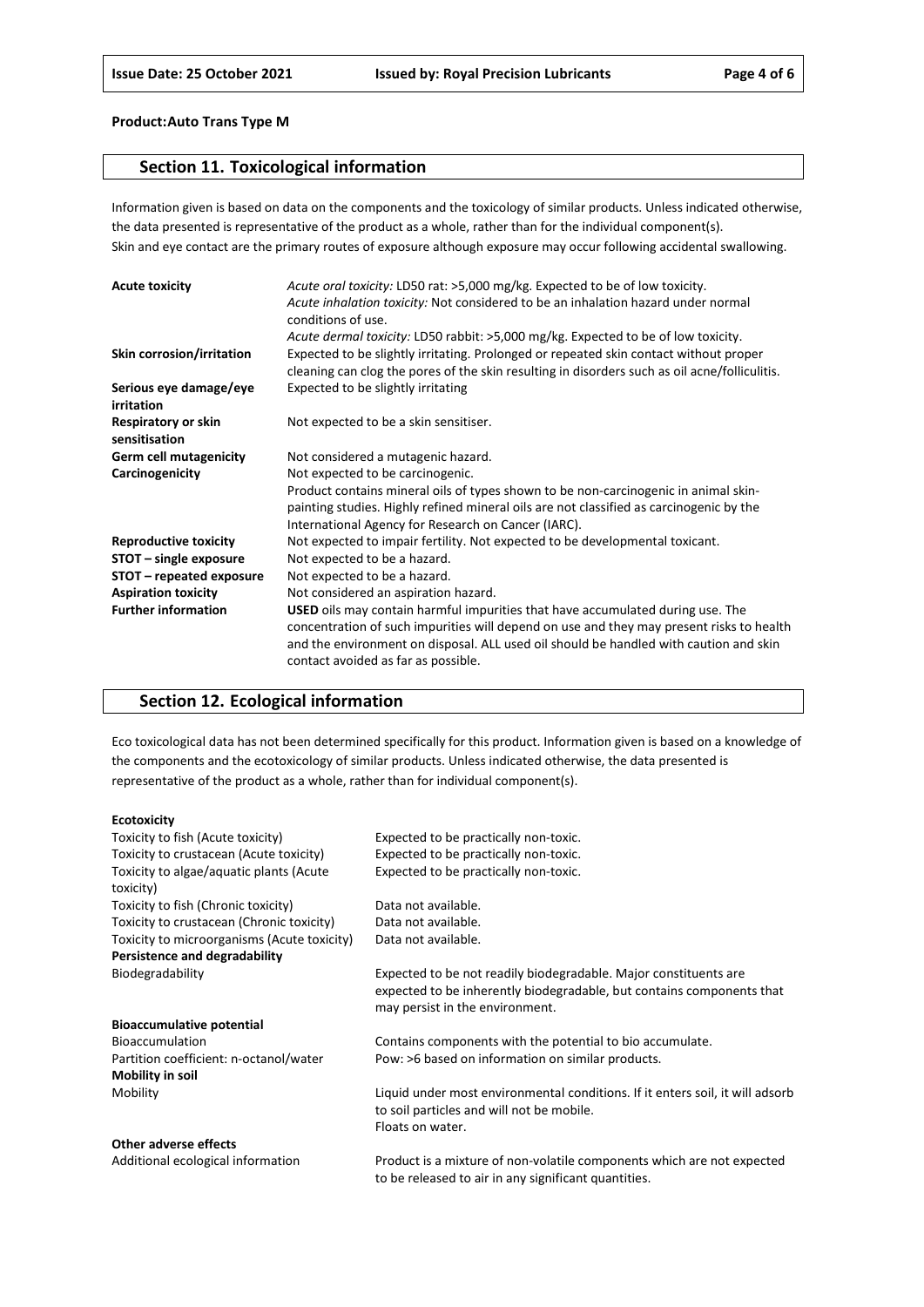Not expected to have ozone depletion potential, photochemical ozone creation potential or global warming potential. Poorly soluble mixture. May cause physical fouling of aquatic organisms. Mineral oil is not expected to cause any chronic effects to aquatic organisms at concentrations less than 1 mg/l.

### **Section 13. Disposal considerations**

| Disposal methods                                    |                                                                                                                                                                                                                              |
|-----------------------------------------------------|------------------------------------------------------------------------------------------------------------------------------------------------------------------------------------------------------------------------------|
| Waste from residues                                 | Waste product should not be allowed to contaminate soil or ground<br>water or be disposed of into the environment.<br>Disposal should be in accordance with applicable regional, national and<br>local laws and regulations. |
| Contaminated packaging                              | Dispose in accordance with prevailing regulations, preferably to a<br>recognised collector or contractor. The competence of the collector or<br>contractor should be established beforehand.                                 |
| Special precautions for landfill or<br>incineration | No additional special precautions identified.                                                                                                                                                                                |

### **Section 14. Transport Information**

| <b>National Regulations</b>      |                                    |
|----------------------------------|------------------------------------|
| ADG                              | Not regulated as a dangerous good. |
| <b>International Regulations</b> |                                    |
| IATA-DGR                         | Not regulated as a dangerous good. |
| IMDG-DGR                         | Not regulated as a dangerous good. |

### **Section 15. Regulatory Information**

**Standard Uniform Schedule of Medicine and Poisons** Not scheduled **Model Work Health and Safety Regulations – Scheduled Substances** Not listed **Australian Code for the Transport of Dangerous Goods by Road and Rail (ADG Code)** Not regulated **Australia (AICS)** All components of this product are listed on the Inventory or exempted.

#### **Section 16. Other Information**

| Date of Issue        | Monday, 25 October 2021                                                                  |
|----------------------|------------------------------------------------------------------------------------------|
| <b>Abbreviations</b> | ADG = Australian Dangerous Goods                                                         |
|                      | GHS = Globally Harmonised System of Classification and Labelling of chemicals            |
|                      | IATA = International Air Transport Association                                           |
|                      | IBC = Intermediate Bulk container                                                        |
|                      | <b>IMDG</b> = International Maritime Dangerous Goods                                     |
|                      | STEL = Short term exposure limit                                                         |
|                      | TWA = time weighted average                                                              |
|                      | Varies = may contain one or more of the following 101316-69-2, 101316-70-5, 101316-71-6, |
|                      | 101316-72-7, 64741-88-4, 64741-89-5, 64741-95-3, 64741-96-4, 64741-97-5, 64742-01-4,     |
|                      | 64742-44-5, 64742-45-6, 64742-52-5, 64742-53-6, 64742-54-7, 64742-55-8, 64742-56-9,      |
|                      | 64742-57-0, 64742-58-1, 64742-62-7, 64742-63-8, 64742-64-9, 64742-65-0, 64742-70-7,      |
|                      | 72623-85-9, 72623-86-0, 72623-87-1, 74869-22-0, 90669-74-2                               |

**Other Information**